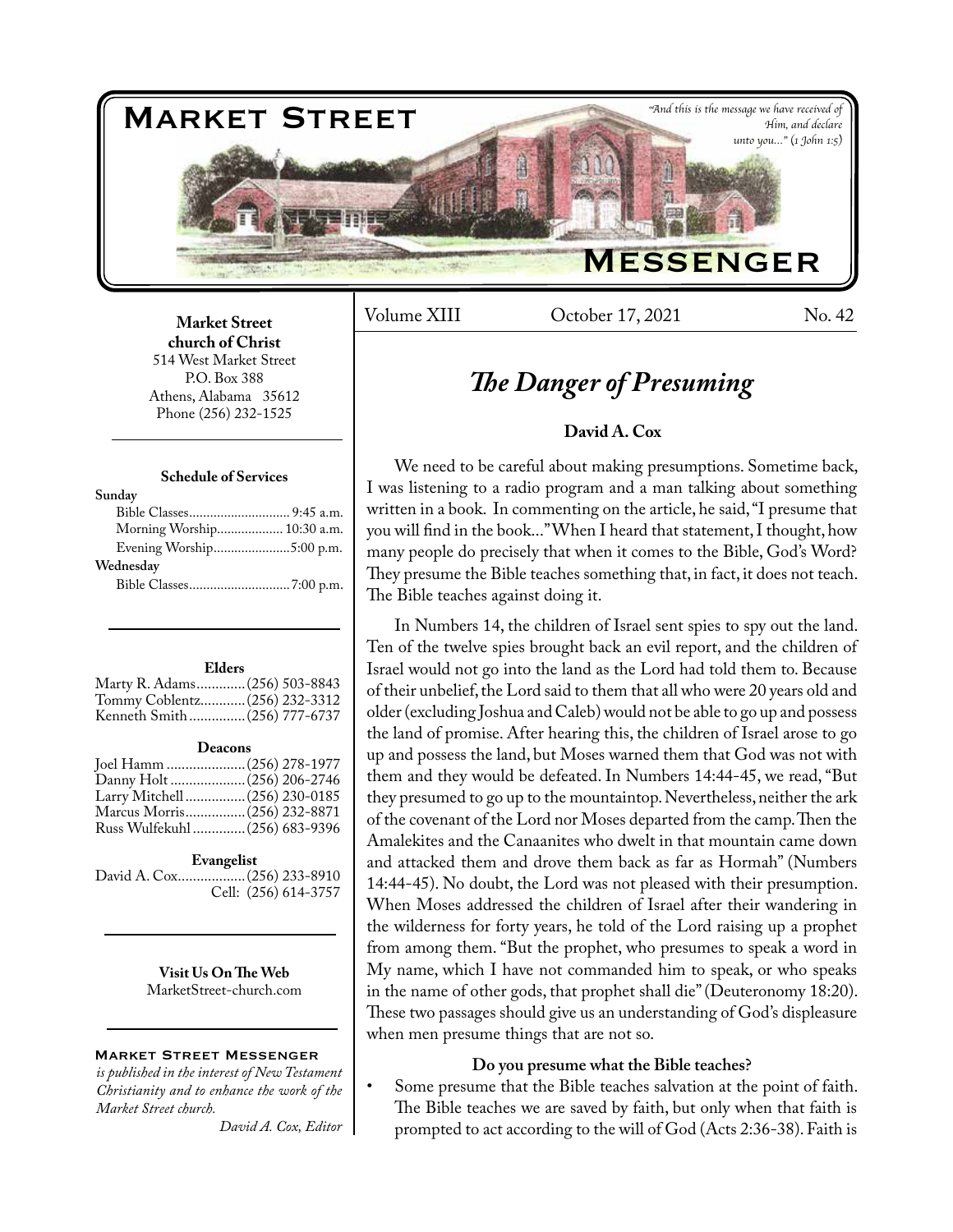necessary, but obedience is also required for there to **No Man Left Behind** be the forgiveness of sins and to be justified before God (James 2:24).

- Some presume to worship God in ways that He has not prescribed. Many use musical instruments in worship as they sing in worship to God, but the New Testament (which we now live under, Colossians 2:14) nowhere mentions the use of musical instruments in worship to God. Singing is the only type of music mentioned in worship to God (Ephesians 5:19; Colossians 3:16; Hebrews 2:12).
- Some presume that it is not necessary to take the Lord's Supper each and every first day of the week. They assume that it will be more special and significant if it is observed less often. Looking into the Scriptures, we learn the first-century church took the Lord's Supper on the first day of the week (Acts 20:7). Each week has a first day, so we must conclude from the scriptures that it includes every week.

Perhaps you presume that these are minor details and God will not be bothered by them. However, we do not need to be guilty of presuming as the examples we have noticed.

In 2 Corinthians 13:5, we read, "Examine yourselves as to whether you are in the faith." Paul commended the Bereans because "they received the word with all readiness of mind, and searched the scriptures daily, to find out whether these things were so" (Acts 17:11). These passages impress us with the importance of doing the things God has commanded us to do.

Do you presume what God wants you to do? Or, are you examining your lives with the scriptures, ensuring that you are acceptable to God? Do not be like those Christ mentioned in Matthew who presume to be doing the Father's will but were actually workers of lawlessness (Matthew 7:23).

# **Beacon of Truth** Radio Program

Sunday Mornings on WVNN 770AM – 92.5 FM 8:30a.m. - 9:00a.m.

**Market Street church of Christ** 514 West Market Street Athens, Alabama

# **Don Truex**

Desmond Doss was determined to serve his country during WWII. His conscience, however, would not allow him to carry a weapon. The Army did all it could to get him to quit. He endured cruelties that would have caused a lesser man to walk away, but he remained steadfast. Assigned to the medical unit of the 77th Infantry Division, Private Doss was sent to the front lines of the war in Okinawa. He was surrounded by atrocities on a daily basis. He would not carry a gun but he lived by the creed of the Armed Services, "No man left behind". He is credited with rescuing over 75 men on the field of a single battle. Mr. Doss is the only conscientious objector to receive the Medal of Honor in WWII.

"No man left behind." Quite simply, our servicemen will not leave a fallen comrade in the hands of the enemy on the field of battle. And neither should we.

In Ephesians 6, Paul argues that we too, are engaged in warfare. We may not see flag-covered coffins or have funerals for those who die spiritually, but there are casualties none-the-less. The battle takes place in our hearts. The loss of life is not just physical, but a soul … a soul lost for eternity.

What a difference it would make if we would determine that "No one will be left behind." It would cause elders to shepherd differently, preachers to preach differently, Christians to look at others differently.

The fact is, there are people who are discouraged who need to be encouraged, lonely who need company, weak who need to be strengthened, and wayward who need to be corrected. And too, there are those who are doing well who need to be appreciated, sacrificial who need to be esteemed.

"Pray the Lord of the harvest to send out laborers into His harvest," said Jesus. Do you pray for the church of which you are a member when outside the assembly? Do you pray for members who are young and particularly vulnerable? People who are in a distressing family relationship? People who are older and struggling with the debilitation of age? People who have left the Lord and placed their soul in eternal jeopardy?

And then, after we say "Amen", we need to do what we can. Maybe that means befriending a young person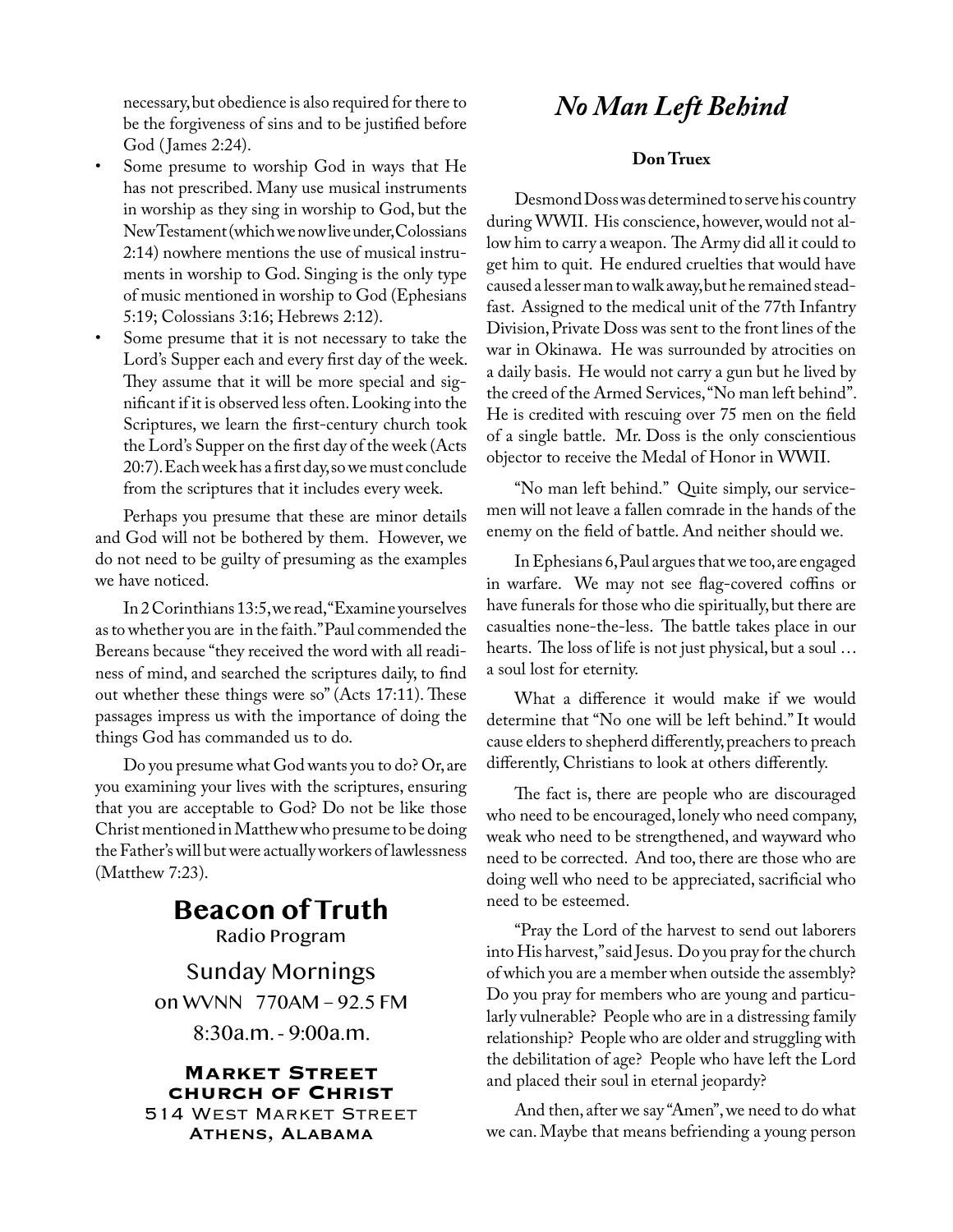who needs encouragement, or an older person who needs company. Maybe it means taking the risk to go behind enemy lines to try to rescue a Christian who has been felled by enemy fire. Paul was right, "We who are strong have an obligation to bear the weaknesses of those without strength…

~via *Southside Sunday;* Pasadena, Texas.



# **THE SICK:**

Ruby Dean Ezell Margaret Carter Shirley Miller JoAnn Gilbert<br>Doris Lovell Justice Gentry Diane Kilpatrick Janice Cagle

Justice Gentry

#### *Those Undergoing Treatments or Chronic Illness:*

| Donna Wright     | Tommy Burns         |
|------------------|---------------------|
| Priscilla Tucker | Peggy Pepper        |
| Vicki Stringer   | Freddie Mae Elmore  |
| Nikki Ogles      | Anita Wheeler       |
| Lona Jackson     | Judy Vaughn         |
| Jeanette Weir    | Lloyd Adams         |
| Phillip Harwell  | Cornelia Pepper     |
| Carrie Warner    | Cindy Walker        |
| Kenneth Fisher   | <b>Barry DeFoor</b> |
| Al Pollard       | Charles Burns       |
| Matt Bassford    |                     |

### *Athens Health & Restore Rehabilitation:*

Mildred Lambert, rm. 15 Elease Barksdale, rm. 23B Brenda Wilson, rm. 77 Evelyn Hogan, rm. 36 Christine Hudson, rm. 77 Connie Brock, rm. 62

#### *Limestone Health Facility:*

Bettye Harrison, rm. 59 Mary Ruth Gardner, rm. 38 Frances Bowers, rm. 67 Alice Roberson, rm. 49 Bobby Ogles, rm. 13

### *Shut-In or Away From Home:*

Bobbie Adcock; at home Nell Barksdale; at home Marci Bassett; Limestone Manor Deanie Britton; Limestone Lodge Gwen Bullock; at granddaughter's in Huntsville Barbara Carter; Traditions Unaking Currier; Riverside Sr. Living, Decatur Irene Inman; at home Stan Stanford; at home Jimmy Stroud; Valley View, Madison William Thomas; Madison Manor, Madison Alan Thornton; Limestone Lodge Kathleen Wales; Limestone Manor

#### *In The Hospital/Rehabilitation:*

*Vicki Stringer;* Decatur General-West, Decatur

### *Updates:*

*Harold Ash* had surgery on Tuesday and received a good report from the testing they did on the tissue samples …*Harvey Nixon* had surgery on Thursday to remove a large kidney stone…*Peggy Mitchell* was able to be with us Wednesday night at our Bible study…*Bonnie Sutton*  received some injections on Monday to help the pain in his leg…*Shirley Miller* was able to have her feeding tube removed …*Ruby Dean Ezell* is continuing to wait for her scheduled doctor's appointment for her back on October 28th…*Judy Vaughn* is scheduled for surgery on November 5th…*Frank Melton* was sick and not able to be at Bible study Wednesday night…*Tommy Burns* had his second chemo treatment this past Thursday…*Priscilla Tucker* continues to be treated for her cancer …*Ewell Smith, Rita Smith's husband,* is continuing his chemo treatments after his fall last week and his hospitalization…Remember our expecting mothers *Casey Curry, Lynsey Adams,* and *Laura Adams,* in your prayers.

**SYMPATHY:** We want to extend our deepest sympathy to *Bonnie Morris* in the passing of her brother-in-law, *Harry Holmes*. He passed away this past Tuesday. The visitation and funeral will be Friday, October 22nd, 2:00 p.m., at the Roselawn Funeral Home in Decatur. May the Lord bless this family at this time.

**CARD WRITING:** The card writing group will meet next Monday morning, October 25th, at 10:30, to write and mail out cards. Please join them next Monday.

**TUESDAY MORNING LADIES CLASS:** The Tuesday morning Ladies' Bible class is meeting each Tuesday morning at 10:30 a.m. The class is studying the *"Authority of the Scriptures."* The class meets in the West Auditorium.

**PICTURES MADE:** Pictures are continuing to be made after services. If you need to get your picture made, go to room 22 in the east wing.